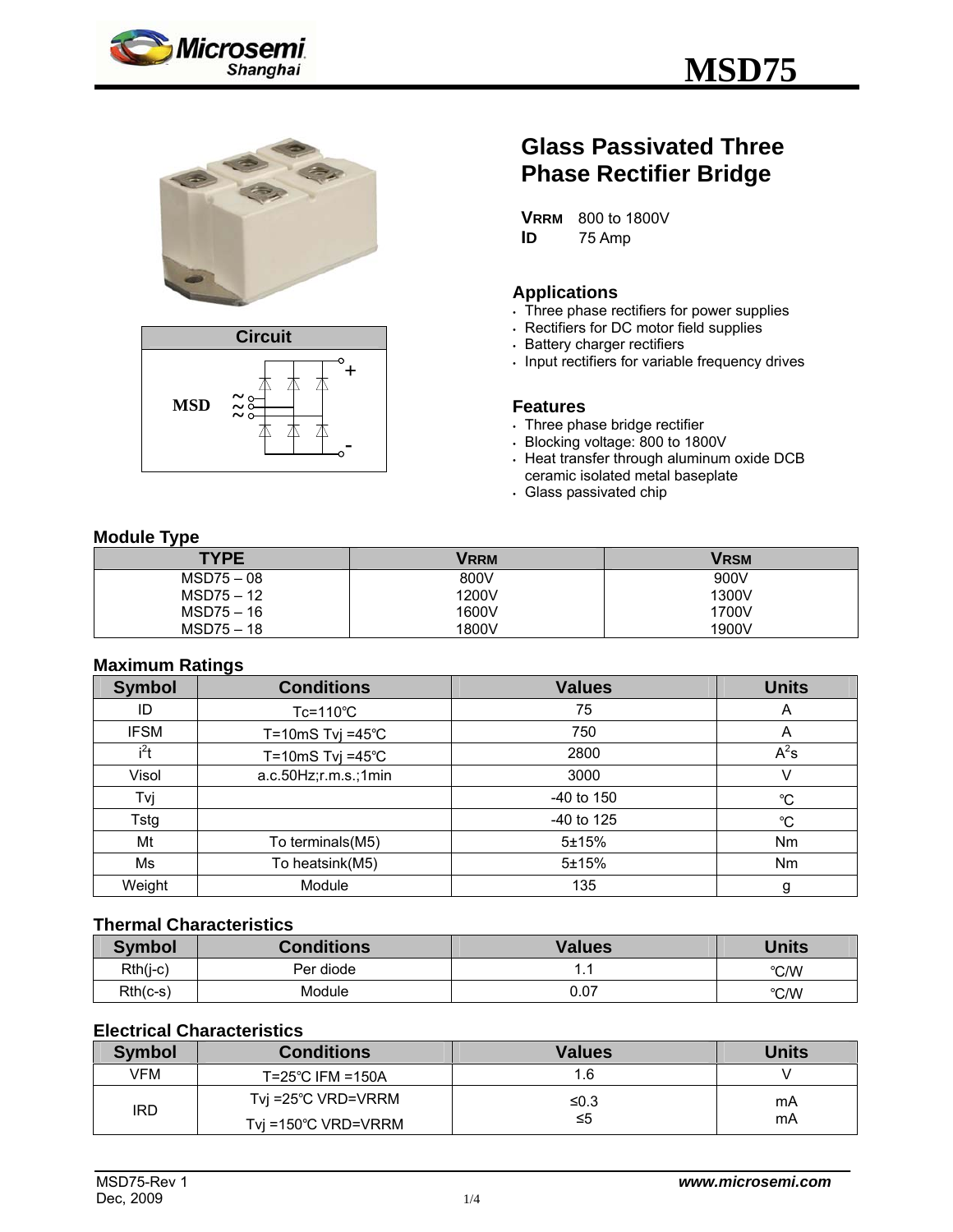

# **Performance Curves**



**Fig1. Forward Characteristics** 



**Fig3. Transient thermal impedance** 



**Fig5.Forward Current Derating Curve** 



**Fig2. Power dissipation** 



**Fig4. Max Non-Repetitive Forward Surge Current**